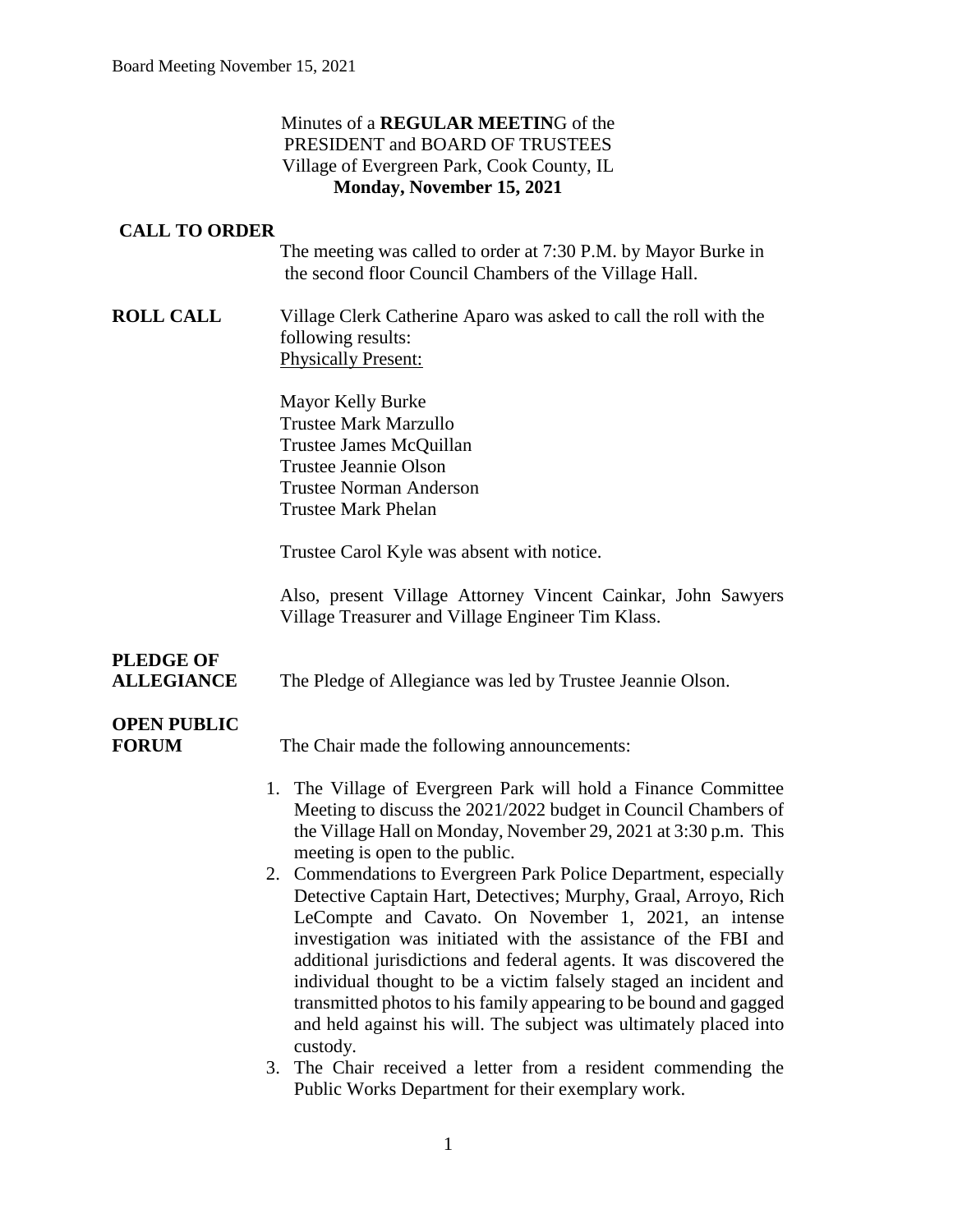- 4. Congratulations to Most Holy Redeemer, Jr. Varsity and Varsity Football team on their Championship Win. Kudos to the players and Coaches, Mark Phelan and Norm Anderson and many others for their efforts with Village Youth.
- 5. Congratulations to Mother McAuley Might Macs Volleyball on their 2nd place in Illinois State Finals.
- 6. Congratulations to Brother Rice High School Football team in their recent win over Mt. Carmel.
- 7. Waste Management will increase 3% effective January 1, 2022.
- 8. The Chair noted the Village will lower the flags on Tuesday, December 7, 2022 in memory of former Navy Veteran, Howard Selke and all military personnel especially Pearl Harbor veterans.
- 9. The Evergreen Park Police Department will initiate the Walk and Talk program with local businesses during the holiday season.
- 10. Thursday, November 18, 2021 everyone is invited to attend the Annual State of the Village given by Mayor Burke at the Office of Citizens Services/Senior Council Luncheon beginning at 11:00 a.m. Veterans attend free.
- 11. Free COVID 19 vaccines are available on November 18 and December 16, 2021 at the EP Community Center, 3450 W. 97<sup>th</sup> Street from 9:00 a.m. to Noon. Schedule appointments at <https://tinyurl.com/brjxeymu>
- 12. Saturday, November 26, 2021 the Annual Family Turkey Shoot at the EP Activity Center,  $3220 \text{ W}$ .  $98^{\text{th}}$  Street at  $3:00 \text{ p.m.}$
- 13. Saturday, November 27, 2021 from 9 am to 2 pm, the EP Chamber of Commerce will host "Money Tree Hunt." The First National Bank of Evergreen Park is sponsoring this event. Collect clues hidden at local businesses in Evergreen Park for a \$250.00 grand prize. RSVP at [www.evergreen](http://www.evergreen/) park chamber.org to participate.
- 14. The Village Hall will be closed on Thursday, November 25 and Friday, November 26, 2021 in observance of Thanksgiving and will re-open on Saturday, November 27, 2021 from 9 a.m. to Noon. Garbage pick-up scheduled for Thursday will be on Friday, November 26, 2021.
- 15. The Annual Christmas Dickens Fest /Christmas tree lighting will be held on December 4, 2021 from 2-7 pm at the HB Maher Community Center, 3450 W. 97<sup>th</sup> Street. Tree lighting is at 6:00 p.m. Everyone is invited to attend this free family friendly event.
- 16. Yard waste containers will continue to be picked up through December 4, 2021 weather permitting. Please dispose of leaves and garden waste in the green waste containers. Only excess leaves should be raked to the curb.

**OPEN PUBLIC AUDIENCE** NONE.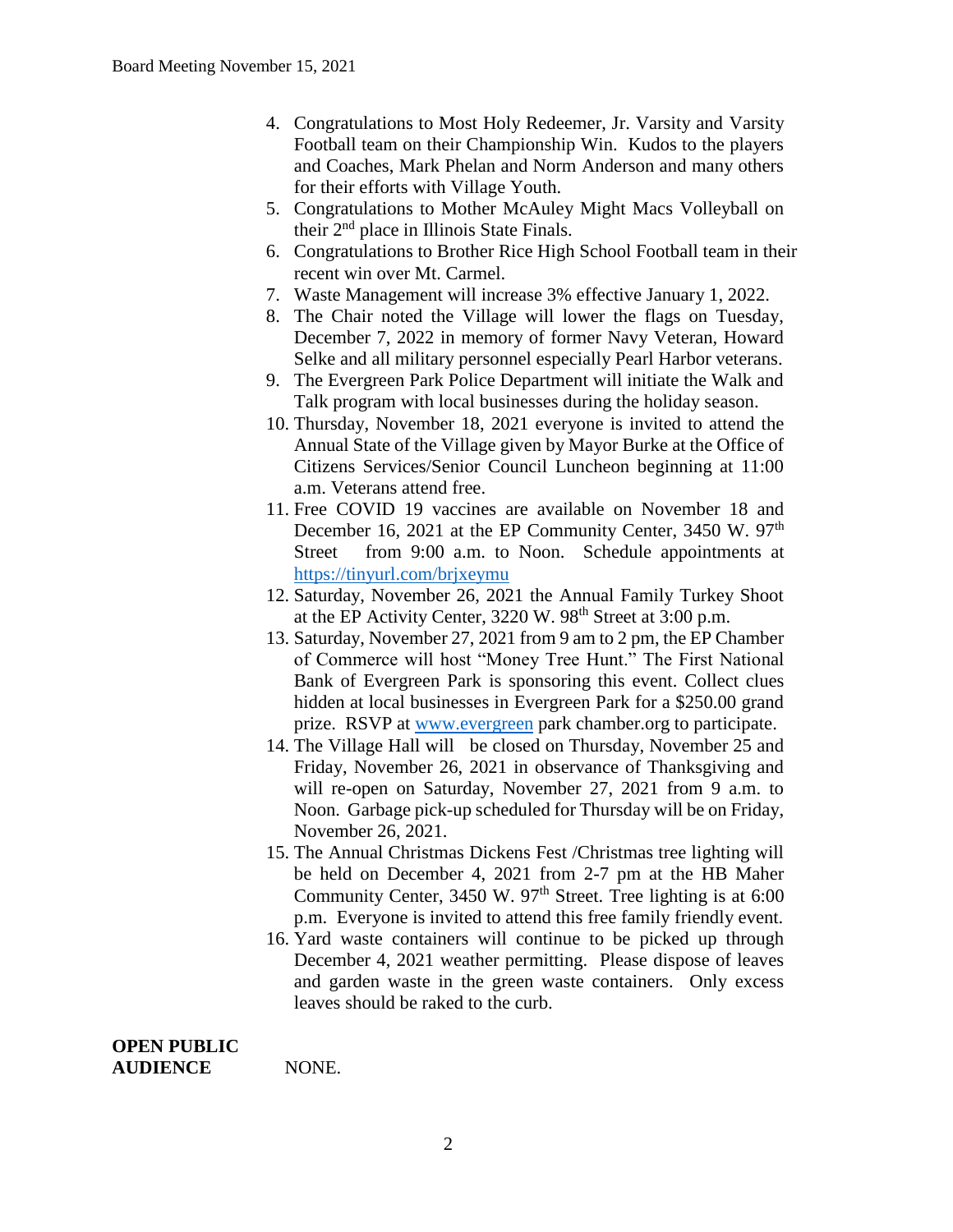## **REGULAR**

**AGENDA** Motion by Trustee Phelan second by Trustee Anderson to waive the reading of the minutes of the November 1, 2021 Regular Meeting of the President and Board of Trustees and approved as presented was passed by unanimous voice vote and so ordered by the Chair.

### **ZBA MEETING**

**11/9/2021** Motion by Trustee Marzullo second by Trustee McQuillan to approve the minutes and the recommendation of the Evergreen Park Zoning Board of Appeals from the November 9, 2021 meeting designating special use for Midwest Career College located at 9730 S. Western Avenue, Suite 100 in Evergreen Park, Illinois. The Chair explained the zoning classification as a school requires a special use designation. There are no parking issues as it is located in the Plaza Tower Building. Upon roll call, voting YES: Trustees Marzullo, McQuillan, Olson, Anderson and Phelan, voting NO: NONE. The motion was passed and so ordered by the Chair.

#### **TRAFFIC SAFETY**

**COMMISSION** Motion by Trustee McQuillan second by Trustee Olson to approve the minutes of the Traffic Safety Commission for November 8, 2021. The Chair noted this was the first meeting of Traffic Safety and they will meet on the second Monday of the month. Residents are encouraged to attend these meetings with traffic issues and concerns. Upon roll call, voting YES Trustees McQuillan, Olson, Anderson, Phelan and Marzullo voting NO: NONE. The motion was passed and so ordered by the Chair.

#### **RESOLUTION**

**NO. 2-2022** Motion by Trustee Phelan second by Trustee Anderson to approve **RESOLUTION NO. 2-2022** with expenditures of the General Corporate Fund, \$ 153,284.74 and the Water Management Fund, \$ 23,335.13 and the Street Bond Fund, \$ 11,060.00 for a total of \$ 187,679.87. Upon roll call, voting YES Trustees Olson, Anderson, Phelan, Marzullo and McQuillan voting NO: NONE. The motion was passed and so ordered by the Chair.

## **BUSINESS**

**CERTIFICATES** Motion by Trustee McQuillan second by Trustee Marzullo to approve the business license application for **BASO, LTD.** conduct a consulting firm located at 9757 S. Kedzie Avenue in Evergreen Park. The Chair noted the owner in the audience. She stated they are village residents and will perform architectural consulting for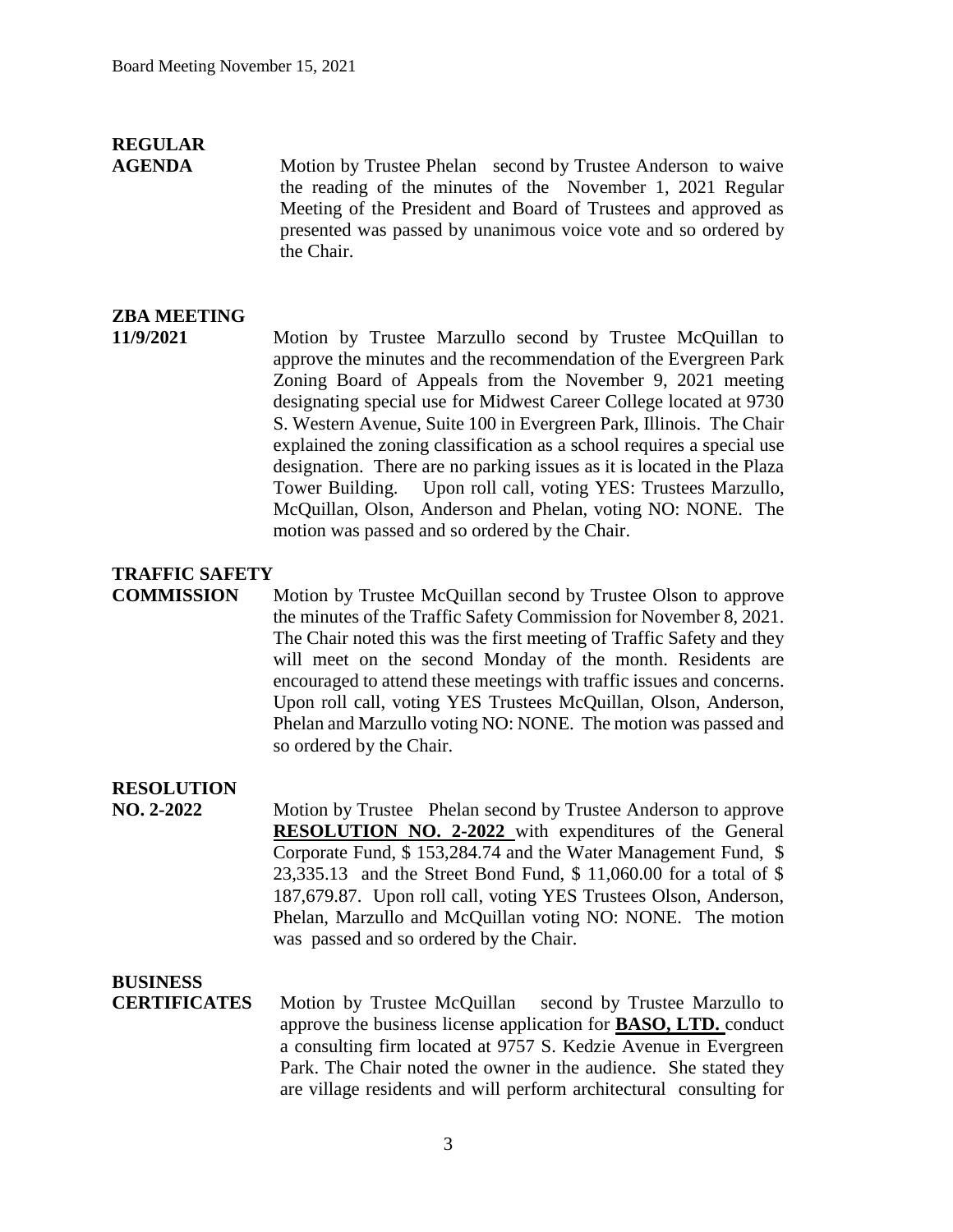construction projects. Upon roll call, voting YES Trustees Anderson, Phelan, Marzullo, McQuillan and Olson: voting NO: NONE. The motion was passed and so ordered by the Chair.

Motion by Trustee Phelan second by Trustee Olson to approve the business license application for **KESHA KAKE** to conduct sales of cake and bakery supplies located at 3345 W. 95<sup>th</sup> Street in Evergreen Park. The Chair recognized the owner Kesha in the audience and thanked her for the wonderful cakes she brought as samples of the various decorations. Upon roll call, voting YES Trustees Phelan, Marzullo, McQuillan, Olson and Anderson voting NO: NONE. The motion was passed and so ordered by the Chair.

Motion by Trustee McQuillan second by Trustee Olson to approve the business license application for **BELL AVENUE FITNESS** to conduct a fitness center located at 10200 S. Kedzie Avenue (formerly had a location at the Bath & Tennis Club) in Evergreen Park. Upon roll call, voting YES Trustees Marzullo, McQuillan, Olson, Anderson and Phelan: voting NO: NONE. The motion was passed and so ordered by the Chair.

## **RESOLUTION**

**NO. 8-2021** Motion by Trustee Marzullo second by Trustee McQuillan to approve **RESOLUTION NO. 8-2021,** "**A RESOLUTION DIRECTING AND AUTHORIZING THE MAYOR TO EXECUTE AND SUMBIT THE SUBRECIPIENT AGREEMENT AND ANY AND ALL ADDITIONAL DOCUMENTS NECESSARY FOR 2021 COMMUNITY DEVELOPMENT BLOCK GRANT PROGRAM YEAR AGREEMENTS WITH THE COUNTY OF COOK, ILLINOIS PROJECT NO. 2107-017-INFRASTRUCTURE-2022 CDBG SEWER LINING PROGRAM."** Upon roll call, voting YES Trustees McQuillan, Olson, Anderson, Phelan and Marzullo: voting NO: NONE. The motion was passed and so ordered by the Chair.

#### **MEMBERSHIP**

**DUES IML** Motion by Trustee Phelan second by Trustee Anderson to approve the request for the annual membership dues for IML for the year 2022 in the amount of \$1,500.00. Upon roll call, voting YES Trustees Olson, Anderson, Phelan, Marzullo and McQuillan, voting NO: NONE. The motion was passed and so ordered by the Chair.

## **RECREATION**

**DEPT. REVIEW** The Chair complimented the Recreation Department especially Karen Sexton, Jill Linn and Josie Donovan on their annual review as presented to the Board. She noted that even during the pandemic the Recreation programs flourished. Revenues for the hockey rink